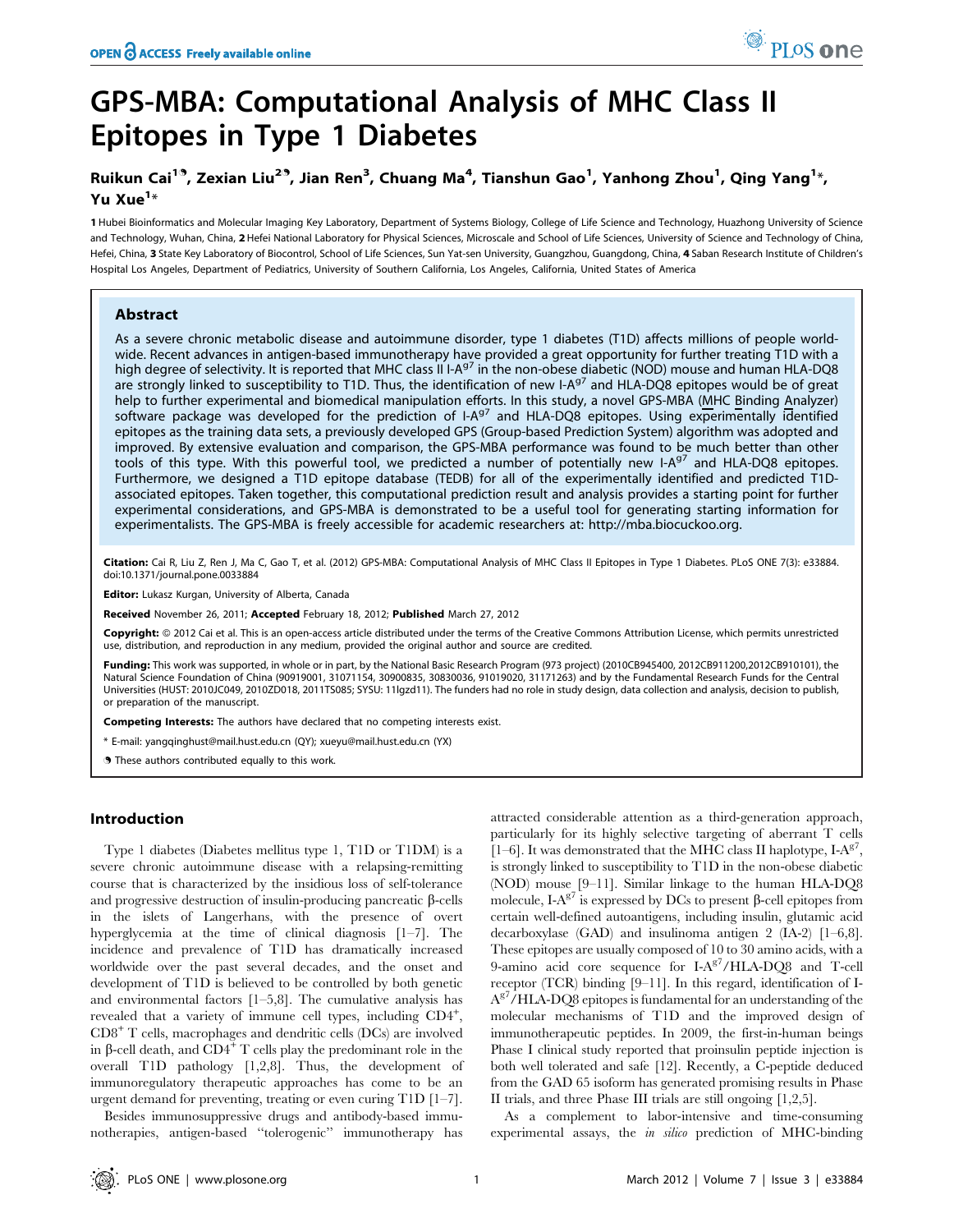epitopes has emerged as an efficient approach to generate useful information for the purposes of biomedical design [13,14] (see also http://mba.biocuckoo.org/ links.php). For example, the prediction results of SYFPEITHI [15] and BIMAS [16] were successfully used for the experimental identification of novel MHC class I epitopes derived from type 1 diabetes autoantigens [17–19]. Since  $I-A^{g7}$  is the only expressed MHC class II molecule in the NOD mouse [9,10], additional efforts have subsequently been expended on the prediction of  $I-A^{g7}$  or HLA-DQ8 epitopes [20–23]. In 2006, Rajapakse et al. developed the first online server of PRED<sup>NOD</sup> for the prediction of  $I-A^{g7}$ , and the two MHC class I molecules  $K^d$  and  $\dot{D}^b$  binding peptides in the NOD mouse [20]. They subsequently refined the predictor using multi-objective evolutionary algorithms (MOEA) [23]. Chang et al. used an expectation-maximization alignment algorithm to design computational programs for the prediction of  $I-A^{g7}$  [21] and  $HLA-DQ8$ [22] epitopes, respectively. Furthermore, the two integrative tools of MHC2Pred [24,25] and RANKPEP [26] also include predictors for  $I-A^{g7}$  and HLA-DQ8, although they were developed for the comprehensive prediction of a variety of MHC class I and/ or II binding peptides. Currently, although a number of computational studies have been performed, only MHC2Pred [24,25] and RANKPEP [26] are accessible over the internet.

In this work, we developed a novel GPS-MBA software package for the prediction of  $I-A^{g7}$  and HLA-DQ8. The experimentally identified epitopes were obtained from the scientific literature, and a modified Gibbs sampling approach was adopted to determine the core nonamers in these epitopes. For training and prediction, a refined GPS algorithm [27,28] was used. By extensive evaluation and comparison, the prediction performance of GPS-MBA was shown to be highly promising and much better than the other tools currently in use. Moreover, by cross-evaluation using the HLA-DQ8 predictor in GPS-MBA to predict the  $I-A<sup>g7</sup>$  epitopes and vice *versa*, the results show that  $I-A<sup>g7</sup>$  and HLA-DQ8 recognize highly similar peptide profiles. With this powerful tool, we predicted potentially novel  $I-A^{g7}$  and  $HLA-DQ8$  binding peptides from T1D-associated epitopes, which bind to other types of MHC molecules. All of the experimentally identified T1D antigens together with their epitopes were absorbed into TEDB 1.0. The ab initio predicted epitopes were also provided. Taken together, the prediction and analysis results are helpful for further experimental investigation, and the GPS-MBA can serve as a practically useful adjunct program for experimentalists. The online service and local packages of GPS-MBA 1.0 were implemented in JAVA and freely accessible for academic research purposes at: http://mba. biocuckoo.org.

## Methods

#### Data preparation

A search of the scientific literature from PubMed (before Sept.  $20^{th}$ ,  $2011$ ) with the keywords "I-A $^{g7}$  peptide", "HLA-DQ8 peptide'', or ''Type 1 diabetes epitope'', we collected 318 experimentally verified and naturally processed mouse  $I-A^{g7}$ binding peptides in 177 proteins, and 134 human HLA-DQ8 epitopes from 84 proteins (Table 1). Additional keywords were tried, but the data set was not changed. The protein sequences were retrieved from the UniProt database (http://www.uniprot. org/uniprot/).

In our data set, the length of most of the epitopes varies from  $9 \sim 30$ aa. Thus, we adopted a refined Gibbs sampling approach [29,30] to determine the 9aa core peptides, and obtained 301 unique nonamer epitopes for the I- $A^{g7}$  and 127 HLA-DQ8 core peptides for training. We also prepared positive (+) and negative

| Table 1. The statistical data on the experimentally validated |  |  |  |  |  |
|---------------------------------------------------------------|--|--|--|--|--|
| epitopes collected in this study.                             |  |  |  |  |  |

| Experimental data set       | Protein | Epitope <sup><math>a</math></sup> | Core 9-mer <sup>b</sup> |  |
|-----------------------------|---------|-----------------------------------|-------------------------|--|
| Mouse I-A <sup>97</sup>     | 177     | 318                               | 301                     |  |
| Human HLA-DQ8               | 84      | 134                               | 127                     |  |
| <b>Other T1D-associated</b> | 25      | 203                               |                         |  |
| Total                       | 245     | 623                               |                         |  |
|                             |         |                                   |                         |  |

<sup>a</sup>Epitope, the number of original epitopes;

<sup>b</sup>Core 9-mer, the number of nonamer core peptides derived from the adapted Gibbs sampling procedure.

doi:10.1371/journal.pone.0033884.t001

(-) data sets for testing. The 318 I-A<sup>g7</sup> and 134 HLA-DQ8 epitopes of known length were regarded as the (+) set. If at least one predicted nonamer is fully located in the epitope region, the epitope is predicted as a positive hit. To avoid any bias, all of the 9-mer lengths of the same proteins which were either not covered or not fully covered by the original epitopes were taken to be the  $(-)$  set.

By further literature review, we collected 203 T1D-associated epitopes in 25 proteins which have the potential to be recognized by other types of MHC or unknown molecules (Table 1).

#### Performance evaluation

As previously described [27,28], we used the four measurements of sensitivity  $(Sn)$ , specificity  $(Sp)$ , accuracy  $(Ac)$  and Mathew's Correlation Coefficient (MCC). The measurements were defined as below:

$$
Sn = \frac{TP}{TP + FN}, \, Sp = \frac{TN}{TN + FP}, \, Ac = \frac{TP + TN}{TP + FN + TN + FP}
$$

and

$$
MCC = \frac{(TP \times TN) - (FN \times FP)}{\sqrt{(TP + FN) \times (TN + FP) \times (TP + FP) \times (TN + FN)}}
$$

To evaluate the prediction performance and robustness, the leave-one-out (LOO) validation and 4-, 6-, 8- and 10-fold (n-fold) cross-validations were performed. In the LOO validation, each core nonamer in the data set was picked out in turn as an independent test sample, and all the remaining core nonamers were regarded as training data. This process was repeated until each nonamer was used as test data one time. In the *n*-fold crossvalidation, all the  $(+)$  core nonamers and  $(-)$  nonamers were mixed and then divided equally into  $n$  parts, keeping the same distribution of  $(+)$  and  $(-)$  nonamers in each part. Then n-1 parts were merged into a training data set while the remnant part was taken as a testing data set. This process was repeated 20 times and the average performance of  $n$ -fold cross-validation was computed. Furthermore, the Receiver Operating Characteristic (ROC) curves were drawn, and AROC (area under ROC) values were calculated.

## The algorithm

Previously, we developed a series of GPS algorithms for the prediction of post-translational modification (PTM) sites in proteins [27,28]. For the prediction of the I- $A<sup>g</sup>$  and HLA-DQ8 binding peptides, we used the original method to develop a new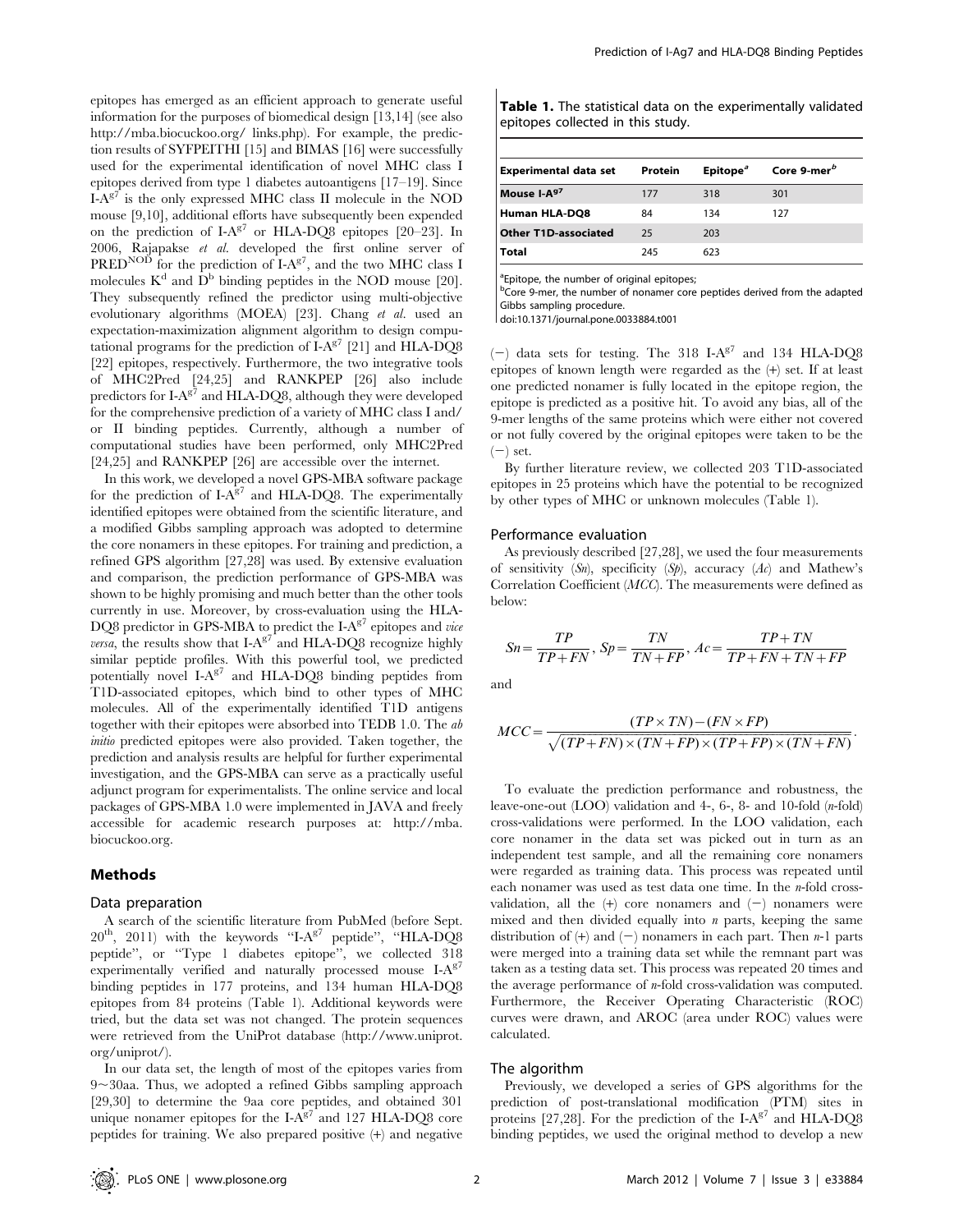algorithm containing two computational parts, a scoring strategy and performance improvement.

The basic hypothesis behind the scoring strategy is that similarly short peptides would exhibit similar 3D structures and biochemical properties [27,28]. Thus, we can directly use an amino acid substitution matrix, e.g., BLOSUM62, to calculate the similarity between two 9-mer peptides  $A$  and  $B$  as:

$$
S(A,B) = \sum_{1 \le i \le 9} Score(A[i], B[i])
$$

 $Score(A[i], B[i])$  denotes the substitution score of the two amino acids of  $A[i]$  and  $B[i]$  in the BLOSUM62 at the position *i*. If  $S(A)$ ,  $B \leq 0$ , we redefined it as  $S(A, B) = 0$ . A given nonapeptide is then compared with each of the 9aa core peptides from the training data in a pairwise manner to calculate the similarity score. The average value of the substitution scores is regarded as the final score.

The performance improvement procedure is comprised of two steps, weight training (WT) and matrix mutation (MaM). To evaluate the degree of performance improvement, we calculated the scores for all sites of the training data set in each time. By gradually increasing the threshold, we computed the Sn, Sp, Ac and  $MCC$  under different cut-off values. Thus, we fixed the  $Sp$  at  $90\%$ and compared the Sn values of the LOO validation.

1) Weight training (WT). In this step, the substitution score between the two 9-mer peptides  $A$  and  $B$  was updated as follows:

$$
S'(A,B) = \sum_{1 \le i \le 9} w_i Score(A[i], B[i])
$$

Initially, the weight of each position was defined as 1. The  $w_i$ value is the weight of the position *i*. Again, if  $S'(A, B)$  is <0, we redefined it as  $S'(A, B) = 0$ . Then we randomly picked out the weight of any position for  $+1$  or  $-1$  and re-computed the LOO result. The manipulation was adopted if the  $Sn$  value was increased. This process was continued until the S<sub>n</sub> value did not increase any further.

2) Matrix mutation (MaM). The aim of this step is to generate an optimal or near-optimal scoring matrix from an initial matrix. We re-calculated the LOO result to improve the  $Sn$  value by randomly picking out an element of the BLOSUM62 matrix for  $+1$  or  $-1$ . The process was repeated until convergence was reached. Selecting a different initial matrix, e.g., BLOSUM45 will generate a convergent result if the training time is sufficient (Data not shown).

### Implementation of the online service and local packages

The online service and local packages of GPS-MBA 1.0 were implemented in JAVA. For the online service, we tested GPS-MBA 1.0 on a variety of internet browsers, including Internet Explorer 6.0, 8.0 and 9.0, Mozilla Firefox 8.0 and Google Chrome under the Windows XP and Windows 7 Operating System (OS), Mozilla Firefox 8.0 and Google Chrome under Fedora Core 15 and Ubuntu 10.04 LTS (Linux), and Safari 5.1.1 under Apple Mac OS  $\times$ 10.5 (Leopard) and 10.7 (Lion). For the Windows and Linux systems, the latest version of Java Runtime Environment (JRE) package (Java SE 5.0 or later versions) should be preinstalled. However, for Mac OS, GPS-MBA 1.0 can be directly used without any additional packages. For convenience, we also developed local packages of GPS-MBA 1.0 which support the three major Operating Systems Windows, Linux and Mac OS X.

## Results

## Determination of the core nonamers from the I-A<sup>g7</sup> and HLA-DQ8 epitopes

From the scientific literature, we collected 318 naturally processed I-A<sup>g7</sup> epitopes and 134 HLA-DQ8 binding peptides of various lengths from  $8 \sim 30$ aa (Table 1). The prerequisite for the usage of GPS algorithm is that the length of peptides must be fixed and identical in the training data set [27,28]. Previously, experimental analyses had suggested that the  $I-A^{g7}$  and  $HLA-$ DQ8 epitopes contain the 9aa core sequences needed for recognition and binding [9–11]. Since there is only one epitope with 8aa, we added one residue upstream and one residue downstream for the 8aa peptide so as to form a decapeptide. Then we used an adapted Gibbs sampling approach to determine the core nonamers of the I-A $^{g7}$  (Table S1) and HLA-DQ8 epitopes (Table S2) [29–31].

Given a set of N epitopes  $S_1, \ldots, S_N$ , we sought to identify the most probable nonapeptides that were mutually present in both epitopes (Figure 1). First, one 9-mer length per epitope as  $P_1, \ldots,$  $P_N$  was randomly selected, while we randomly singled out one epitope  $S_i$  together with its nonapeptide  $P_i$  (Figure 1). Then we calculated the similarity scores for all of the 9-mer peptides sequentially in  $S_i$ , as described below:

$$
Score(P_i) = \frac{\sum\limits_{1 \le i \le N, j \ne i} S(P_i, P_j)}{N - 1}
$$

The  $Score(P_i)$  is the average final similarity score compared with the other nonamers, while  $S(P_i, P_j)$  is the similarity score between  $P_i$ and  $P_j$ . The 9-mer with the maximal  $Score(P_i)$  is sampled and then updated to the new nonapeptide  $P_i$  (Figure 1). Such a sampling procedure was iteratively repeated until convergence was attained (Figure 1). Ultimately, the redundant 9-mer core peptides were made clearly evident (Table 1, Table S1 and S2).

## Development of GPS-MBA for the prediction of I-A<sup>g7</sup> and HLA-DQ8 binding peptides

The series of GPS algorithms contain two computational procedures of a scoring strategy and performance improvement [27,28]. The scoring step has remained the same in all the versions of the GPS algorithms, while the latter process is still in the process



Figure 1. A schematic diagram for the adapted Gibbs sampling approach which was used to determine the nonamer core peptides for I-A<sup>g7</sup> and HLA-DQ8 epitopes. doi:10.1371/journal.pone.0033884.g001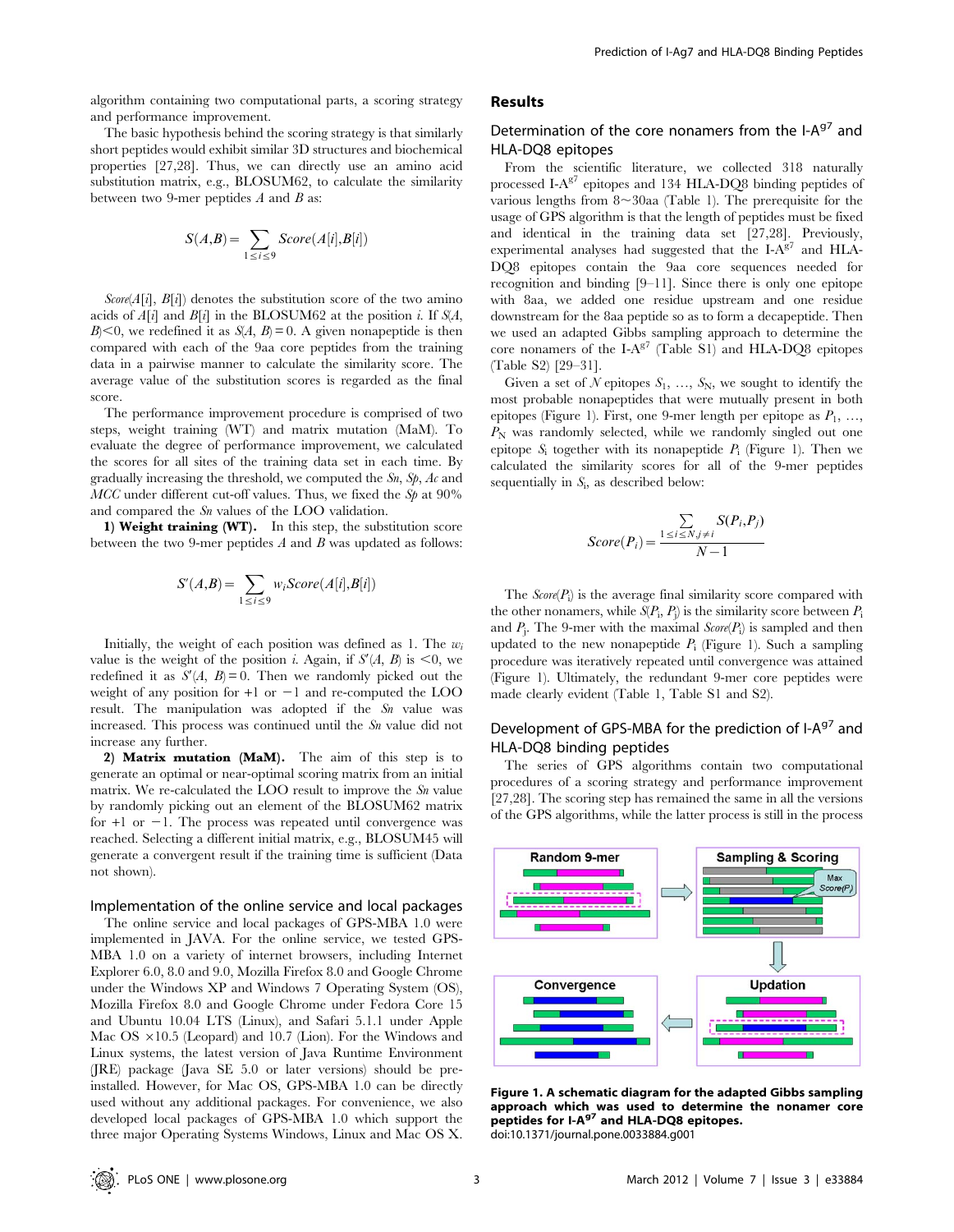of being improved for better performance [27,28]. In the latest GPS 3.0 release, the performance improvement procedure is comprised of the four sequential steps of  $k$ -means clustering, motif length selection (MLS), WT and MaM [28]. Originally, we proposed that such a training order could not be changed [28], whereas our recent analysis instead suggests that such an order can be shuffled if the training time is sufficient (Data not shown).

When the training data set is large, the k-means clustering approach can be used to classify positive data into multiple groups [28]. However, due to limited data available, this method was not used in this work. The MLS approach was designed for determining the motif length for optimal performance [28]. Since experimental studies suggest that the nonamer core peptides are essential for I-A<sup>g7</sup> and HLA-DO8 recognition [9–11], this strategy was also not adopted.

Taken together, the GPS algorithm has been improved, and the performance improvement process only required the two steps of WT and MaM. The training order was shuffled for better performance, and the online service and software packages of GPS-MBA 1.0 were implemented in JAVA. As an example, the prediction results for the mouse Igk chain C region (UniProt ID: P01837) are shown (Figure 2). Previously, a peptide in the mouse Igk L chain  $(^{174}ER\overline{Q}NGV)$ LNSWTDQDS<sup>188</sup>, identical to 46–60 in the Igk chain C region) was

sequenced as an  $I-A^{g7}$  epitope by MS/MS analysis [32]. In our results, four potential  $I-A^{g7}$  epitopes of  ${}^{4}APTVSIFPP^{12}$ ,  ${}^{49}NGVLNSWTD^{57}$ ,  $^{68}$ SSTLTLTKD<sup>76</sup>, and  $^{69}$ STLTLTKDE<sup>77</sup> were predicted (Figure 2). The 49NGVLNSWTD57 nonamer gives complete coverage of the experimental epitope (46–60), while the other three predicted hits are available for further experimental investigation.

#### Performance evaluation and comparison

To evaluate the prediction performance and robustness of GPS-MBA, LOO validation and 4-, 6-, 8-, 10-fold cross-validations were performed (Figure 3A, 3B). ROC curves were drawn, while the AROC values were 0.909 (LOO), 0.909 (4-fold), 0.904 (6-fold), 0.916 (8-fold) and 0.919 (10-fold) for mouse I-A<sup>g7</sup> (Figure 3A), and 0.921 (LOO), 0.933 (4-fold), 0.928 (6-fold), 0.937 (8-fold) and 0.931 (10-fold) for human HLA-DQ8 (Figure 3B). Since the results of the 4-, 6-, 8- and 10-fold cross-validations were closely similar to the LOO validation, the GPS-MBA 1.0 is evidently a stable and robust predictor. The performance of the LOO validation was also used for the cut-off setting and further comparison, and the three thresholds of high, medium and low were selected with the Sp values of 97%, 95% and 90%, respectively (Table 2). In addition, given the highest MCC values, the medium thresholds were chosen

| æs<br>$GPS-MBA$ 1.0<br>$-  D  \times$                                                                                                                                     |                                   |                           |                                        |                        |  |  |  |  |  |
|---------------------------------------------------------------------------------------------------------------------------------------------------------------------------|-----------------------------------|---------------------------|----------------------------------------|------------------------|--|--|--|--|--|
| File Tools Help                                                                                                                                                           |                                   |                           |                                        |                        |  |  |  |  |  |
| <b>Predicted Sites</b>                                                                                                                                                    |                                   |                           |                                        |                        |  |  |  |  |  |
| Position                                                                                                                                                                  | Peptide                           | Score                     | Cutoff                                 | Type                   |  |  |  |  |  |
| $4 - 12$                                                                                                                                                                  | APTVSIFPP                         | 1.382                     | 1.193                                  | CLASS II I-Ag7         |  |  |  |  |  |
| $49 - 57$                                                                                                                                                                 | NGVLNSWTD                         | 1.495                     | 1.193                                  | CLASS II I-Ag7         |  |  |  |  |  |
| $68 - 76$                                                                                                                                                                 | <b>SSTLTLTKD</b>                  | 1.87                      | 1.193                                  | CLASS II I-Ag7         |  |  |  |  |  |
| $69 - 77$                                                                                                                                                                 | <b>STLTLTKDE</b>                  | 1.199                     | 1.193                                  | CLASS II I-Ag7         |  |  |  |  |  |
|                                                                                                                                                                           | Enter sequence(s) in FASTA format |                           |                                        |                        |  |  |  |  |  |
| >Example (Mouse Ig kappa chain C region, P01837)<br>ADAAPTVSIFPPSSEQLTSGGASVVCFLNNFYPKDINVKWKIDGSERQNGVLNSWTDQDSKDSTYSMSSTLTLTKDEYERHNSYTCEATHKTSTSPIVK<br><b>SFNRNEC</b> |                                   |                           |                                        |                        |  |  |  |  |  |
| <b>Threshold</b>                                                                                                                                                          |                                   | Console                   |                                        |                        |  |  |  |  |  |
| <b>Medium</b><br>$O$ High                                                                                                                                                 | $\bigcirc$ All<br>$\circ$<br>Low  | <b>MHC Class II I-Ag7</b> | <b>Example</b><br>$\blacktriangledown$ | Clear<br><b>Submit</b> |  |  |  |  |  |

Figure 2. Screen snapshot of the GPS-MBA 1.0 software. The default threshold was chosen for MHC Class II I-A<sup>g7</sup> (Medium). As an example, the prediction results for the Mouse Igk chain C region (UniProt ID: P01837) are shown. doi:10.1371/journal.pone.0033884.g002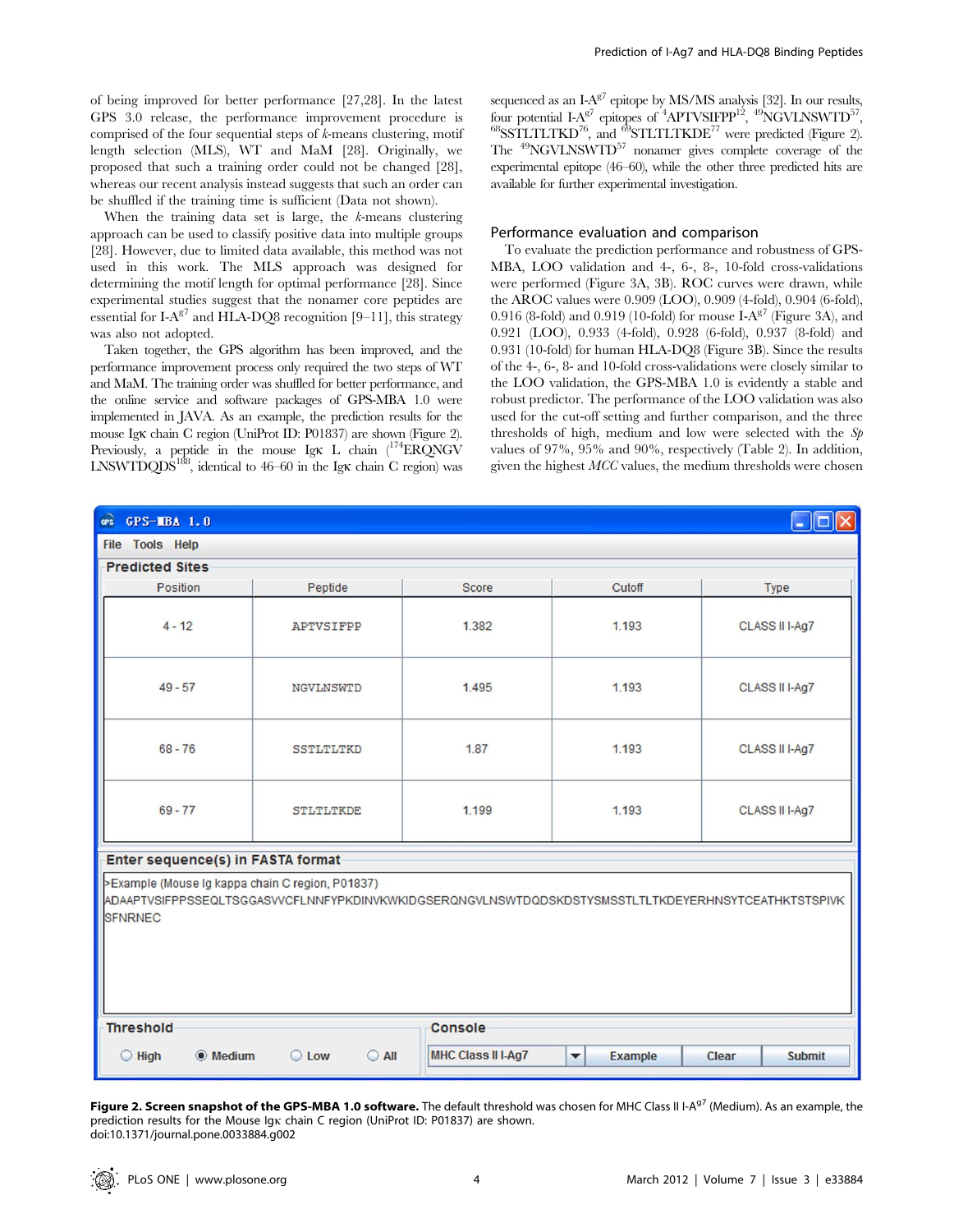

Figure 3.The performance evaluation of GPS-MBA 1.0 and a comparison with other approaches. The LOO validation and 4-, 6-, 8- and 10-fold cross-validations were performed for (A) mouse I-A<sup>g7</sup> and (B) human HLA-DQ8, respectively. We compared the performance of GPS-MBA 1.0 with MHC2Pred and RANKPEP using the LOO validation for (C)  $I-A^{97}$  and (D) HLA-DQ8, respectively. We also performed a cross-evaluation by using the HLA-DQ8 predictor in GPS-MBA to predict (C)  $I-A<sup>g7</sup>$  epitopes and (D) vice versa. doi:10.1371/journal.pone.0033884.g003

as the default thresholds of I-A $^{g7}$  (0.1541) and HLA-DQ8 (0.1534), respectively (Table 2).

To clearly demonstrate the superiority of GPS-MBA, we also used the same data sets to evaluate the performances of MHC2Pred [24,25] and RANKPEP [26]. We fixed the  $Sp$  values of MHC2Pred and RANKPEP so as to be similar to GPS-MBA and compared the S<sub>n</sub> values (Table 2). For I-A<sup>g7</sup>, when the S<sub>p</sub> value was  $\sim$ 97%, the Sn values of GPS-MBA, MHC2Pred and RANKPEP were 62.89%, 23.58%, and 33.65%, respectively (Table 2). Also, when the Sp value was  $\sim 95\%$ , the Sn values of GPS-MBA, MHC2Pred and RANKPEP were 71.70%, 32.70%, and 45.91%, respectively (Table 2). Furthermore, when the  $Sp$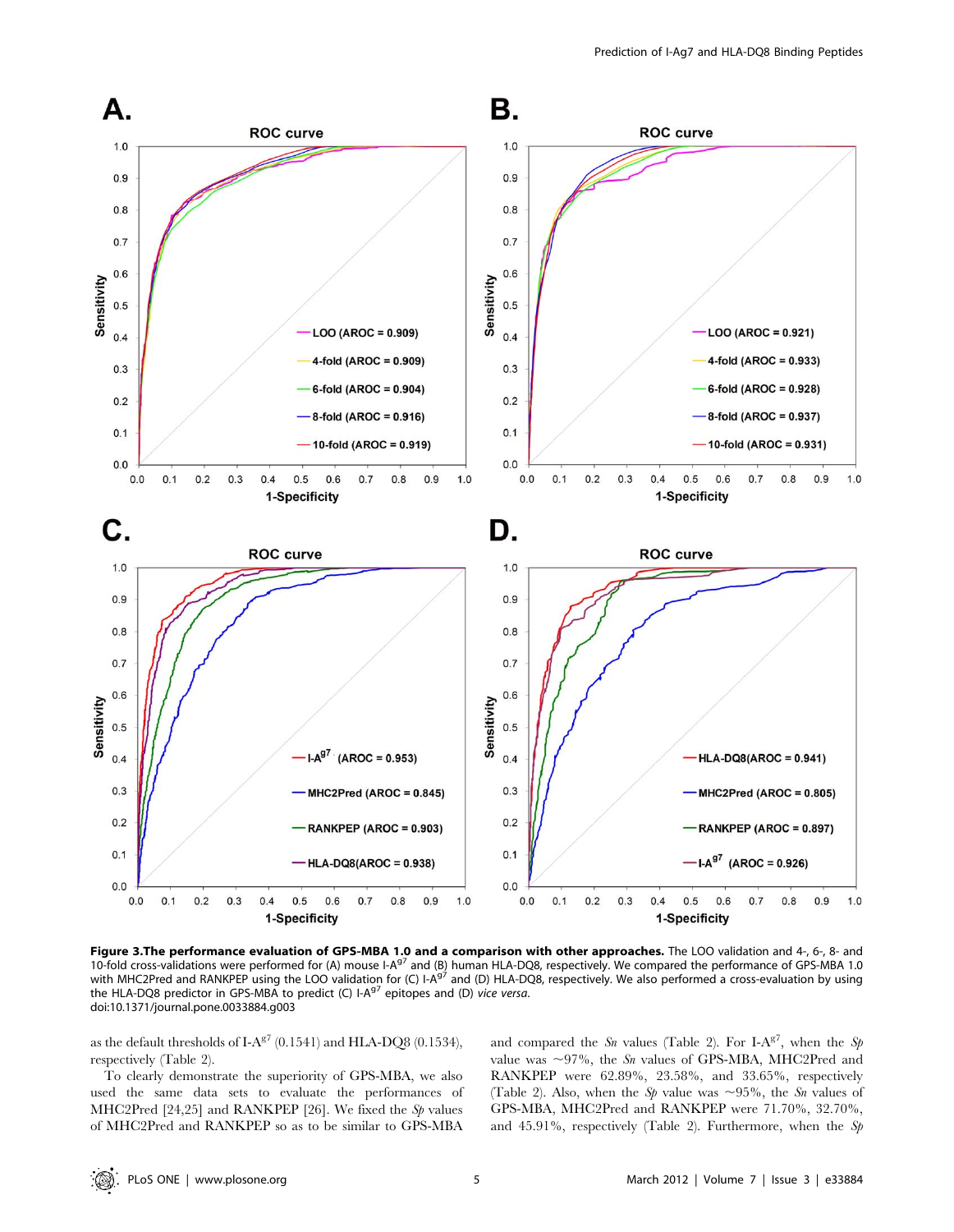Table 2. Comparison of GPS-MBA 1.0 with other approaches.

| Method             | <b>Threshold</b> | Mouse $I-A^{g7}$ |       |        |            | Human HLA-DQ8 |       |        |            |
|--------------------|------------------|------------------|-------|--------|------------|---------------|-------|--------|------------|
|                    |                  | Ac(%             | Sn(%) | Sp(96) | <b>MCC</b> | Ac(%          | Sn(%) | Sp(96) | <b>MCC</b> |
| <b>GPS-MBA</b>     | High             | 96.88            | 62.89 | 97.01  | 0.2066     | 97.03         | 51.49 | 97.17  | 0.1575     |
|                    | Medium           | 94.96            | 71.70 | 95.05  | 0.1829     | 95.29         | 64.93 | 95.38  | 0.1553     |
|                    | Low              | 90.32            | 84.91 | 90.34  | 0.1530     | 90.11         | 81.34 | 90.13  | 0.1307     |
| $\mathsf{Cross}^a$ |                  | 96.83            | 48.11 | 97.01  | 0.1569     | 97.04         | 50.00 | 97.18  | 0.1532     |
|                    |                  | 94.90            | 65.09 | 95.01  | 0.1646     | 95.21         | 60.45 | 95.32  | 0.1430     |
|                    |                  | 90.02            | 82.70 | 90.05  | 0.1461     | 90.09         | 80.60 | 90.12  | 0.1293     |
| MHC2Pred           |                  | 96.79            | 23.58 | 97.07  | 0.0736     | 96.90         | 17.16 | 97.14  | 0.0469     |
|                    |                  | 94.79            | 32.70 | 95.02  | 0.0768     | 94.98         | 26.87 | 95.19  | 0.0564     |
|                    |                  | 89.86            | 47.80 | 90.02  | 0.0763     | 90.19         | 44.03 | 90.33  | 0.0637     |
| Rankpep            |                  | 96.77            | 33.65 | 97.01  | 0.1075     | 96.84         | 30.60 | 97.04  | 0.0886     |
|                    |                  | 94.85            | 45.91 | 95.03  | 0.1130     | 95.13         | 40.30 | 95.30  | 0.0916     |
|                    |                  | 89.96            | 64.15 | 90.06  | 0.1093     | 90.02         | 64.18 | 90.10  | 0.0993     |

For the construction of the GPS-MBA 1.0 software, the three thresholds of high, medium and low were chosen. For comparison, we fixed the Sp values of GPS-MBA 1.0 to be identical or similar to other methods and compared the Sn values.

 $^{\text{a}}$ Cross, cross-evaluation by using the HLA-DQ8 predictor to predict I-A $^{\text{g}}$ 7 epitopes and vice versa.

doi:10.1371/journal.pone.0033884.t002

value was  $\sim 90\%$ , the Sn of GPS-MBA (84.91%) was still much better than MHC2Pred (47.80%) and RANKPEP (64.15%) (Table 2). Once again, for HLA-DQ8, the GPS-MBA performance is still much better than the other two predictors. In addition, ROC curves were drawn, showing that the AROC values of the GPS-MBA were generally better than the other approaches to  $I-A^{g7}$  (Figure 3C) and HLA-DO8 (Figure 3D).

Previous experimental studies suggested that the mouse  $I-A^{g7}$ haplotype is equivalent to the human HLA-DQ8 linkage, and exhibits a similar specificity for peptide recognition and binding [1–6,8–11]. To investigate this viewpoint, we performed a crossevaluation using the HLA-DQ8 predictor in GPS-MBA to predict I-A<sup>g7</sup> epitopes (Figure 3C) and *vice versa* (Figure 3D). In our results, the cross-evaluation performance is closely similar to the LOO validations (Figure 3C, 3D, and Table 2). Thus, we propose that the binding patterns of  $I-A^{g7}$  and  $HLA-DQ8$  are highly similar and conserved.

## Prediction of potentially new I- $A^{g7}$  and HLA-DQ8 epitopes in T1D

Besides I-A $^{g7}$  and HLA-DQ8, certain other MHC class I and II molecules are also implicated in T1D [1–7,17–19]. We collected 203 epitopes in 25 proteins from the scientific literature, with 70 MHC class I epitopes, 84 MHC class II binding peptides and 49 epitopes for which the MHC molecules are still undetermined (Table 3, Table S3). Although at present there is a lack of experimental verification, we propose that a number of these epitopes will also come to be recognized by  $I-A^{g7}$  and/or HLA-DO8.

Table 3. The statistical data for the prediction of potentially new I-A<sup>g7</sup> and HLA-DQ8 epitopes in T1D.

| Tool           | Data set     | Protein | <b>Epitope</b> | $I-Ag7$           |                   | <b>HLA-DO8</b> |        | <b>Either</b>  |        |
|----------------|--------------|---------|----------------|-------------------|-------------------|----------------|--------|----------------|--------|
|                |              |         |                | Num. <sup>a</sup> | Per. <sup>b</sup> | Num.           | Per.   | Num.           | Per.   |
| <b>GPS-ARM</b> | Class I      | 15      | 70             |                   | 1.43%             | 3              | 4.29%  | 4              | 5.71%  |
|                | Class II     | 11      | 84             | 31                | 36.90%            | 28             | 33.33% | 36             | 42.86% |
|                | Unknown      | 5       | 49             | 23                | 46.94%            | 19             | 38.78% | 28             | 57.14% |
|                | <b>Total</b> | 25      | 203            | 55                | 27.09%            | 50             | 24.63% | 68             | 33.50% |
| MHC2Pred       | Class I      | 15      | 70             | 5                 | 7.14%             | $\overline{2}$ | 2.86%  | $\overline{7}$ | 10.00% |
|                | Class II     | 11      | 84             | 25                | 29.76%            | 24             | 28.57% | 42             | 50.00% |
|                | Unknown      | 5       | 49             | 22                | 44.90%            | 14             | 28.57% | 29             | 59.18% |
|                | Total        | 31      | 203            | 52                | 25.62%            | 40             | 19.70% | 78             | 38.42% |
| <b>RANKPEP</b> | Class I      | 15      | 70             | 14                | 20.00%            | 3              | 4.29%  | 15             | 21.43% |
|                | Class II     | 11      | 84             | 42                | 50.00%            | 24             | 28.57% | 48             | 57.14% |
|                | Unknown      | 5       | 49             | 28                | 57.14%            | 18             | 36.73% | 33             | 67.35% |
|                | Total        | 31      | 203            | 84                | 41.38%            | 45             | 22.17% | 96             | 47.29% |

<sup>a</sup>Num., the number of manually collected epitopes predicted with core 9-mers.

<sup>b</sup>Per., percentiles.

doi:10.1371/journal.pone.0033884.t003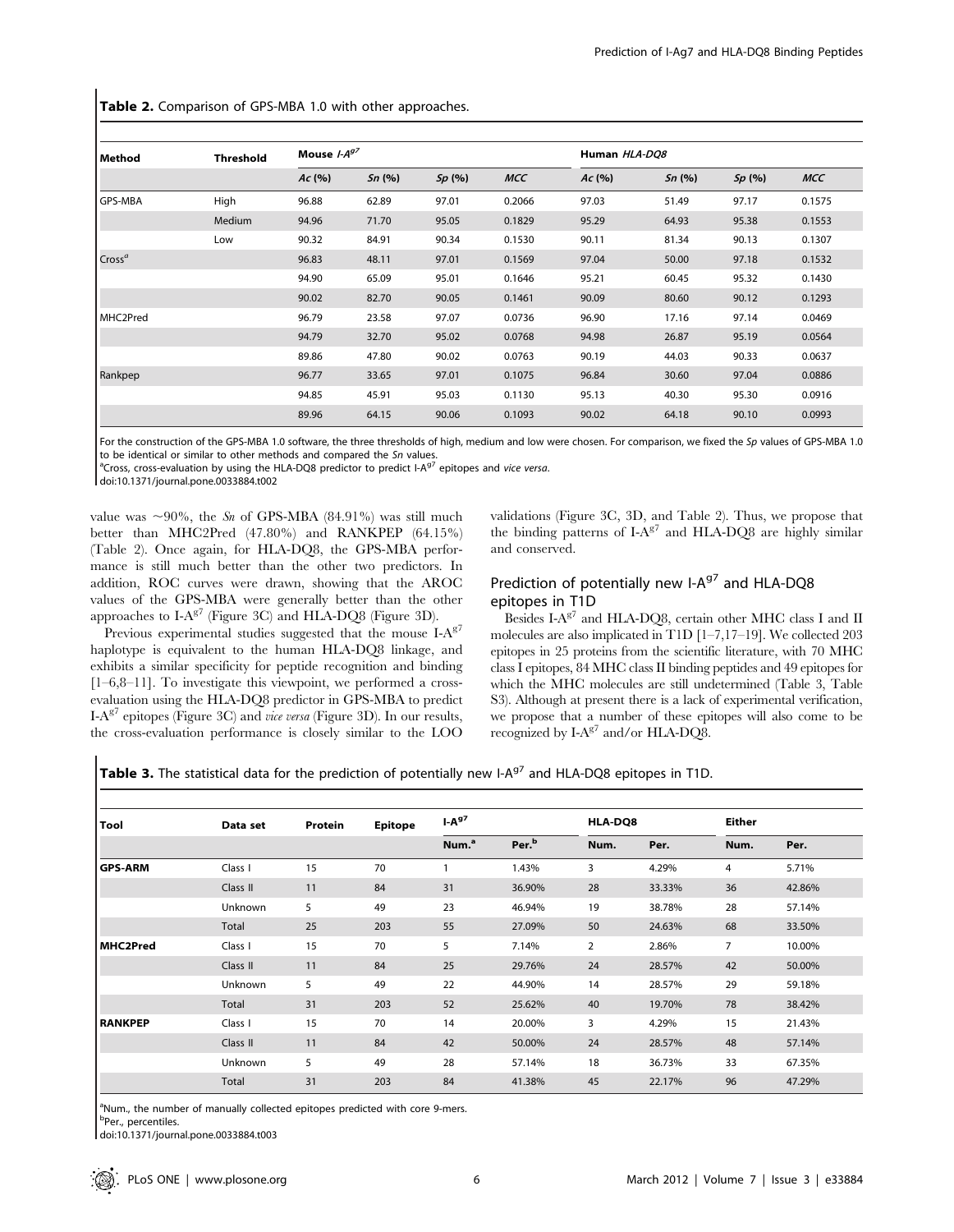To predict potential  $I-A^{g7}$  and HLA-DQ8 epitopes, we used GPS-MBA 1.0 with the default thresholds. In total, 68 epitopes were predicted to interact with either  $I-A^{g7}$  or HLA-DO8 (33.5%) (Table 3). Also, the prediction results of MHC2Pred [24,25] and RANKPEP [26] were present with default thresholds (Table 3). In particular, the prediction performance of GPS-MBA 1.0 is much poorer in terms of the MHC class I epitopes, such that only one and three epitopes were predicted as  $I-A^{g7}$  and HLA-DQ8 binding peptides, respectively (Table 3). However, GPS-MBA 1.0 displayed a considerably effective performance for MHC class II epitopes by predicting  $31$  I-A<sup>g7</sup> and  $28$  HLA-DO8 binding peptides (Table 3). Also, the distributions of results from MHC2Pred and RANKPEP are similar (Table 3). In this regard, the sequence profiles of MHC class I and II are quite different, whereas GPS-MBA, MHC2Pred and RANKPEP have the

Table 4. The statistical results of the TEDB 1.0 database.

| Organism         | Known<br>Protein epitopes |     | <b>Predicted epitopes</b> | Total          |       |       |
|------------------|---------------------------|-----|---------------------------|----------------|-------|-------|
|                  |                           |     | IA <sup>97</sup>          | HLA-DQ8 Either |       |       |
| H. Sapiens       | 20                        | 262 | 553                       | 527            | 773   | 944   |
| M. musculus      | 180                       | 285 | 4.627                     | 4.701          | 6,587 | 6,485 |
| R.<br>norvegicus | 13                        | 18  | 331                       | 382            | 505   | 503   |
| Others           | 32                        | 58  | 801                       | 785            | 1,123 | 1,105 |
| Total            | 245                       | 623 | 6.312                     | 6,395          | 8,988 | 9,037 |

doi:10.1371/journal.pone.0033884.t004



Figure 4. The search options for the TEDB 1.0 database. (A) Users are able to simply input 'RAN' and select "Gene Name" for querying. (B) The results are shown in a tabular format. Users can then click on the TEDB ID (TEDB-HS-00015) to visualize the detailed information. (C) The detailed information on human RAN. The experimentally identified and predicted epitopes are presented. doi:10.1371/journal.pone.0033884.g004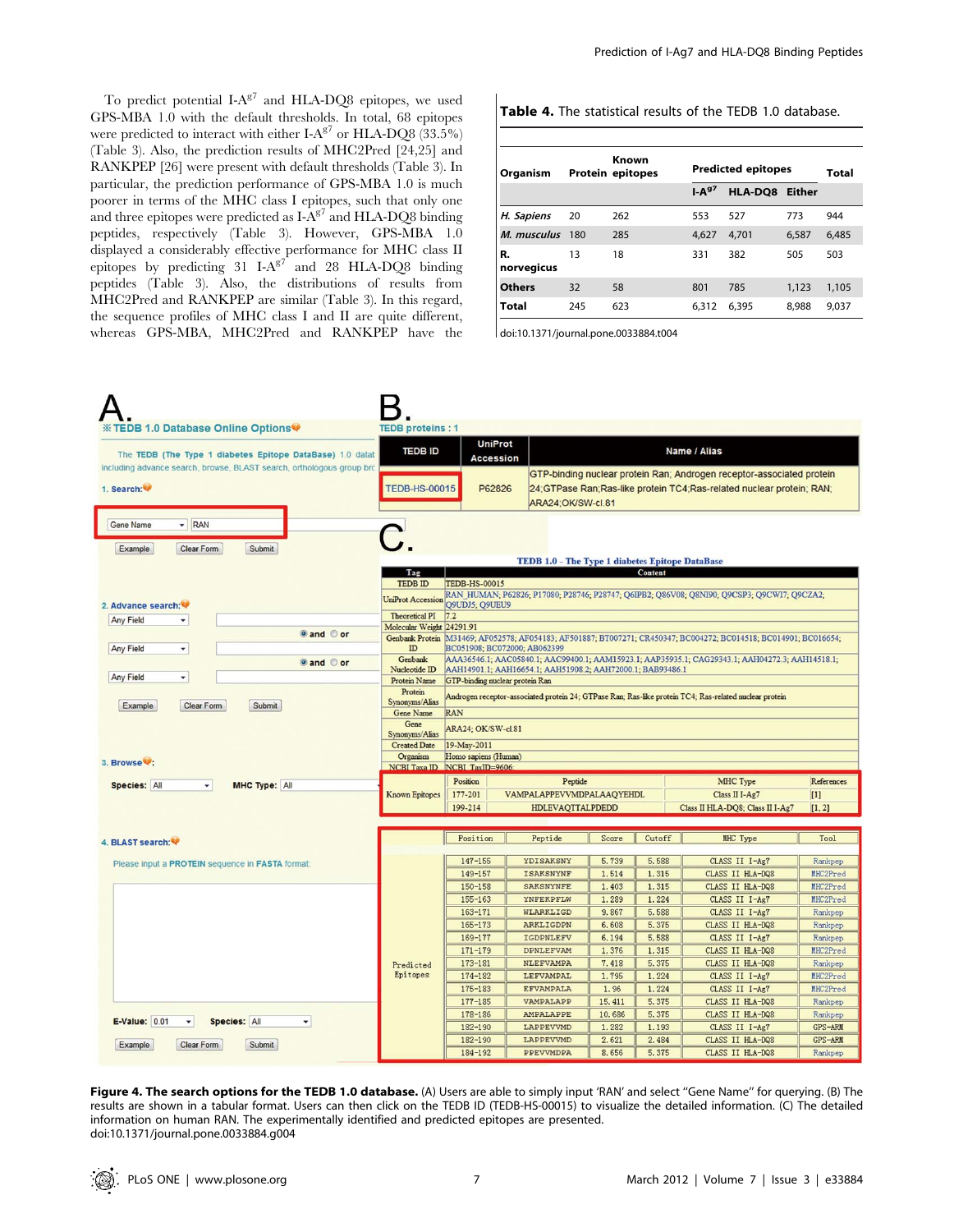

Figure 5. The sequence logos of the core nonamers for (A) I-A $97$ and (B) HLA-DQ8.

doi:10.1371/journal.pone.0033884.g005

capacity to efficiently distinguish both MHC class I and II epitopes. In particular, GPS-MBA, MHC2Pred and RANKPEP predicted 28 (57.14%), 29 (59.18%) and 33 (67.35%) unannotated epitopes as having either  $I-A^{g7}$  or HLA-DQ8 binding peptides (Table 3). Taken together, this analysis suggests that there are additional *bona fide*  $I-A^{g7}$  and  $HLA-DQ8$  epitopes which still remain to be identified, and these prediction results comprise a useful resource for further experimental investigation. The detailed prediction results of GPS-MBA are shown in Table S1.

## The development and usage of TEDB 1.0

To provide an integrative platform for computational analysis of the T1D epitopes, all of the experimental identified T1D-associated antigens together with their epitopes were collected for the development of TEDB (Table 4). Also, we used GPS-MBA 1.0 at the default threshold to predict potential  $I-A^{g7}$  or  $HLA-DQ8$  epitopes in 245 antigens (Table 4). In addition, the prediction results of MHC2Pred and RANKPEP were also included in the TEDB 1.0.

TEDB 1.0 was developed in a user-friendly manner. The search option (http://mba.biocuckoo.org/database.php) provides an interface for querying the TEDB database with one or several keywords such as TEDB ID, MHC Type, or UniProt Accession, etc (Figure 4A). We also provided three advance options, including advance search, browse and BLAST search (Figure 4A). For example, if the keyword 'RAN' is inputted and submitted (Figure 4A), the result is shown in a tabular format, with the features of TEDB ID, UniProt accession, and protein/gene names/aliases (Figure 4B). By clicking on the TEDB ID (TEDB-HS-00015), the detailed information on human RAN is shown (Figure 4C). The experimentally identified epitopes and predicted  $I-A^{g7}$  and HLA-DQ8 binding peptides are provided, while the protein sequence, Gene Ontology annotation, domain organization, molecular weight and computed/theoretical  $I<sub>p</sub>$  are also provided (Figure 4C).

## **Discussion**

T1D, also termed Insulin-dependent diabetes mellitus (IDDM) or juvenile diabetes, is a chronic metabolic disorder and autoimmune disease that takes a heavy toll world-wide [1–7,33]. Currently, it is estimated that approximately 70,000 children develop T1D per year,  $\sim 30,000$  of which cases are in the United States, and an annual global increase of  $\sim$  3% [4,5,33]. Although a number of immunotherapeutic and regenerative approaches have been developed, the effective prevention and treatment of T1D are both still a great challenge [1–7,33]. Recent advances in the development of antigen-based ''tolerogenic'' immunotherapy have provided a great opportunity for treating T1D with a high degree of selectivity, while two investigations are still ongoing as clinical trials, and the outcome is uncertain [1–7,12,33]. In this regard, the Identification of T1D-speicific epitopes is needed for further experimental and biomedical design.

Although a number of computational analyses were carried out for the prediction of the I- $A^{g7}$  or HLA-DQ8 epitopes, the online services have been not available over the internet [20–23]. Again, although the two integrative tools of MHC2Pred and RANKPEP do contain predictors of  $I-A^{g7}$  and  $HLA-DQB$ , they were actually designed for the general prediction of MHC class I and/or II epitopes [24–26]. Thus, they might exhibit a sensitive performance for other MHC molecules, and yet not  $I-A^{g7}$  and/or HLA-DQ8. In this study, we focused on the prediction of I-A $^{g7}$  and HLA-DO8 by constructing the GPS-MBA software package. By comparison, the performance of GPS-MBA is much better than MHC2Pred and RANKPEP (Table 2, Figure 3C, 3D).

Originally, the series of GPS algorithms were developed for the prediction of PTM sites in proteins [27,28], and this is the first use of the algorithm for MHC epitopes. The major difference between PTM sites and MHC epitopes is that the PTM site positions are anchored by the middle residues, while the lengths and positions of the MHC epitopes are promiscuous and difficult to fix. In this regard, the MHC epitope core sequences of defined length must be determined prior to training. Originally, the Gibbs sampling method was designed for detecting short conserved motifs from multiple DNA or protein sequences [29–31]. By utilizing the position-specific scoring matrices (PSSMs), the amino acids frequencies were counted in the foreground and background data sets, respectively. In this procedure, the ratio of the pattern probability to the background probability was calculated and improved by sampling, until convergence was attained [29–31]. However, the average similarity score, but not the frequency ratio, was calculated for further sampling in our analysis. The 9-mer core peptides were determined by this approach for  $I-A^{g7}$  and HLA-DQ8, respectively.

Here, we used the WebLogo server [34] to analyze the sequence profiles of the core nonamers for  $I-A^{g7}$  (Figure 5A) and HLA-DQ8 (Figure 5B), respectively. Previously, experimental studies based on limited epitopes had suggested that P4, P6 and P9 are three conserved positions, while P1 is a degenerate position [9–11]. However, our results suggest that P9 is the most informative position, along with a less the comparatively weakly conserved position of P8 (Figure 5A, 5B). P4 is weakly conserved in  $I-A^{g7}$  core nonamers (Figure 5A) and not conserved in HLA-DQ8 (Figure 5B). Although the sequence logo of  $I-A^{g7}$  is not evidently similar to HLA-DQ8, our cross-evaluation results indicate that  $I-A^{g7}$  and HLA-DQ8 are able to recognize similar peptide profiles (Table 2, Figure 3C, 3D). We speculated that whether most of the HLA-DQ8 epitopes would also be  $I-A^{g7}$  binding peptides in the training data set, since the NOD mouse is the best model for T1D. However, there are only 24 epitopes in the original data set which interact with both I-A $^{g7}$  (24/318) and HLA-DQ8 (24/134). Again, in the non-redundant core nonamers, only 22 9-mer peptides were found to bind with both  $I-A^{g7}$  and HLA-DQ8. Based on these